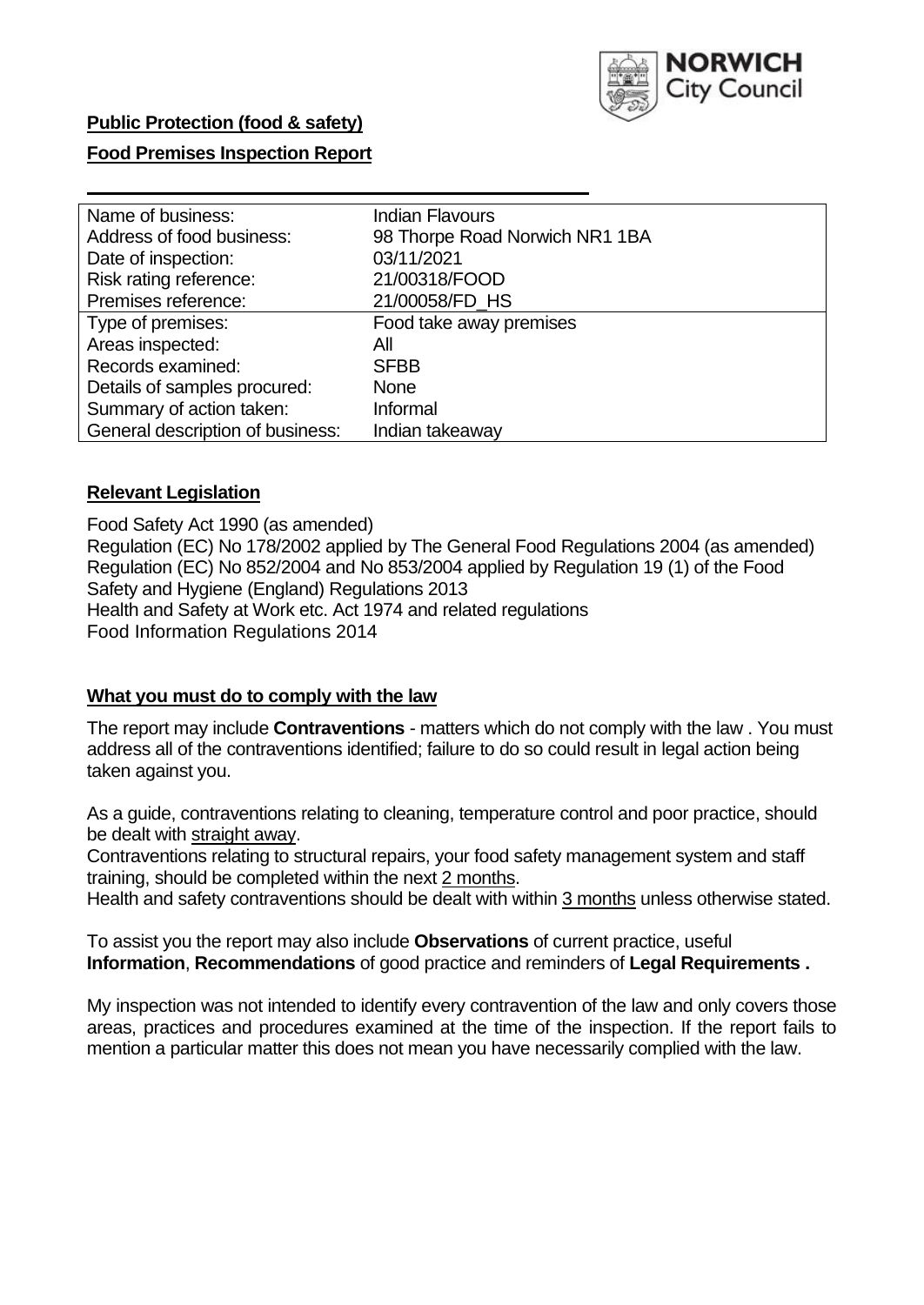# **FOOD SAFETY**

### **How we calculate your Food Hygiene Rating:**

 The food safety section has been divided into the three areas which you are scored against for the hygiene rating: 1. food hygiene and safety procedures, 2. structural requirements and 3. confidence in management/control procedures. Each section begins with a summary of what was observed and the score you have been given. Details of how these scores combine to produce your overall food hygiene rating are shown in the table.

| <b>Compliance Area</b>                     |          |    |                 | <b>You Score</b> |                |    |           |    |                |  |  |
|--------------------------------------------|----------|----|-----------------|------------------|----------------|----|-----------|----|----------------|--|--|
| Food Hygiene and Safety                    |          |    |                 | 0                | 5              | 10 | 15        | 20 | 25             |  |  |
| <b>Structure and Cleaning</b>              |          |    | $\Omega$        | 5                | 10             | 15 | 20        | 25 |                |  |  |
| Confidence in management & control systems |          |    | $\Omega$        | 5                | 10             | 15 | 20        | 30 |                |  |  |
|                                            |          |    |                 |                  |                |    |           |    |                |  |  |
| <b>Your Total score</b>                    | $0 - 15$ | 20 | $25 - 30$       |                  | $35 - 40$      |    | $45 - 50$ |    | > 50           |  |  |
| <b>Your Worst score</b>                    | 5        | 10 | 10 <sup>°</sup> |                  | 15             |    | 20        |    | $\blacksquare$ |  |  |
|                                            |          |    |                 |                  |                |    |           |    |                |  |  |
| <b>Your Rating is</b>                      | 5        |    |                 | 3                | $\overline{2}$ |    |           |    | $\Omega$       |  |  |

Your Food Hygiene Rating is 4 - a good standard



# **1. Food Hygiene and Safety**

 with legal requirements. You have safe food handling practices and procedures and all the Food hygiene standards are high. You demonstrated a very good standard of compliance necessary control measures to prevent cross-contamination are in place. Some minor contraventions require your attention. **(Score 5)** 

# Contamination risks

**Contravention** You could not demonstrate effective heat disinfection of the food equipment and utensils you use for handling both raw and ready-to-eat foods.:

- same storage containers were being used for raw and ready-to-eat foods
- food i.e prepared salad was being stored on the floor

 injurious to health or contaminated in such a way that it would be unreasonable to **Legal Requirement** At all stages of production, processing and distribution, food must be protected from any contamination likely to render it unfit for human consumption, expect it to be consumed in that state.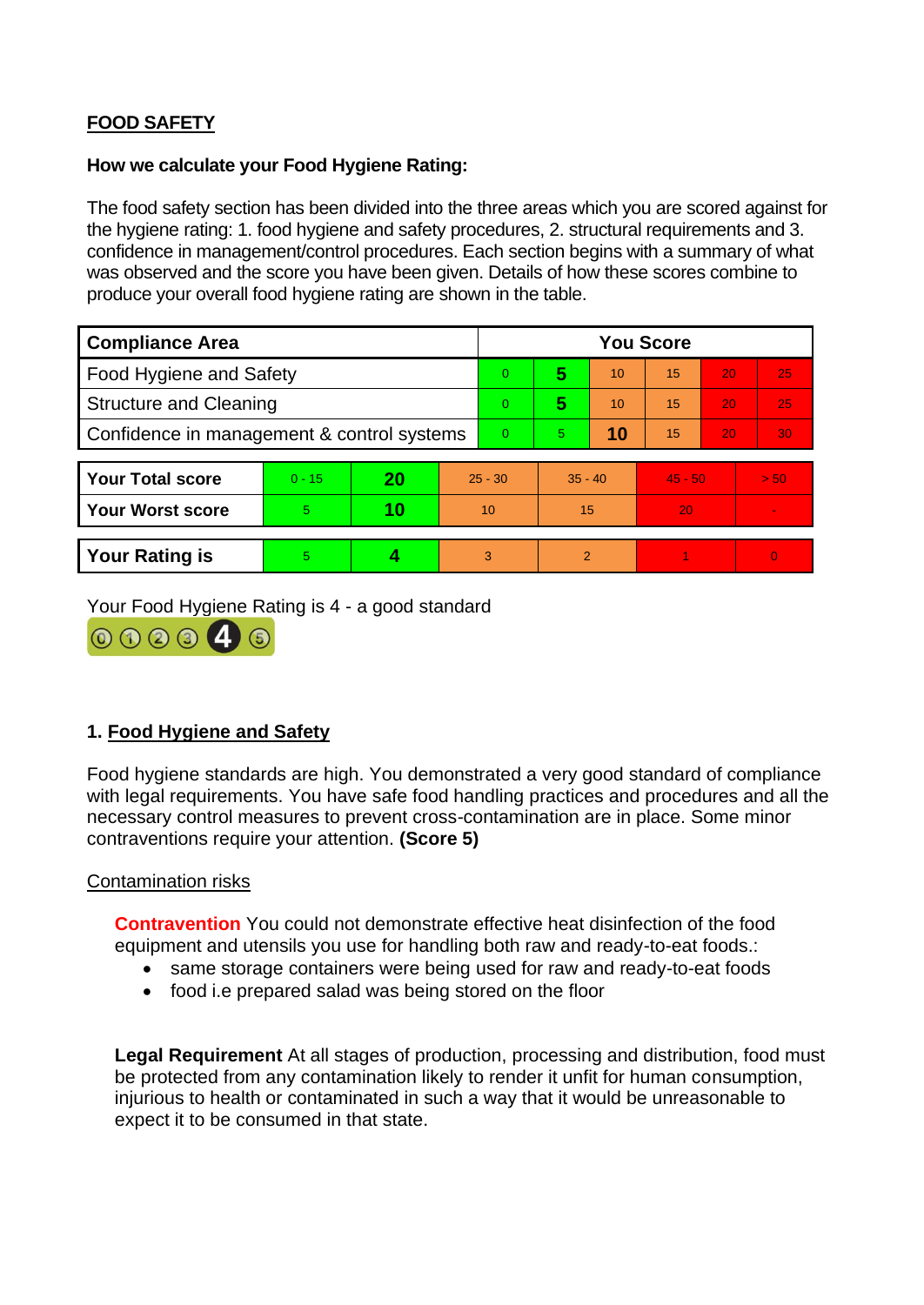**Guidance** The FSA (visit <www.food.gov.uk> for more information) has issued guidance on controlling E.coli 0157 through:

- \* the complete separation of raw and ready-to-eat food
- \* the correct use of wash-hand basins and thorough handwashing

\* having dedicated equipment (including complex equipment) for raw and ready-to-eat foods

- \* through 2-stage cleaning and the correct use of sanitisers
- \* and by controlling the risks posed by soily vegetables.

**Recommendation** Provide separate equipment and utensils designated for use with either raw or ready-to-eat foods, which can be easily identified (e.g. colour coded) and stored and washed separately.

 These can be placed in the dishwasher and /or can be sterilised. **Recommendation** Chopping/cutting boards were held stable with tea towels/cloths and could contaminate the board. Use silicone board mats to stabilise your cutting boards.

#### Hand-washing

**Observation** I was pleased to see handwashing was well managed.

#### Personal Hygiene

 made difficult for food handlers to maintain sufficiently high standards of personal **Contravention** The following are examples of poor personal hygiene or where it was cleanliness:

• staff were not wearing suitable protective clothing, aprons worn did not cover outdoor clothing. Consider long sleeved white jackets for use in food rooms

Legal requirement All persons in food handling areas must wear suitable, clean, and where appropriate protective clothing

#### Poor Practices

 **Contravention** The following matters represented poor practice and if allowed to continue may cause food to become contaminated or lead to its deterioration:

• carrots were being stored beyond their 'best before' date of 17/10

**Guidance** It is an offence to sell food which is not of the nature, substance or quality demanded by the consumer. Food sold passed it's 'best before' date could be of a reduced quality so you must check it is OK before you use it. '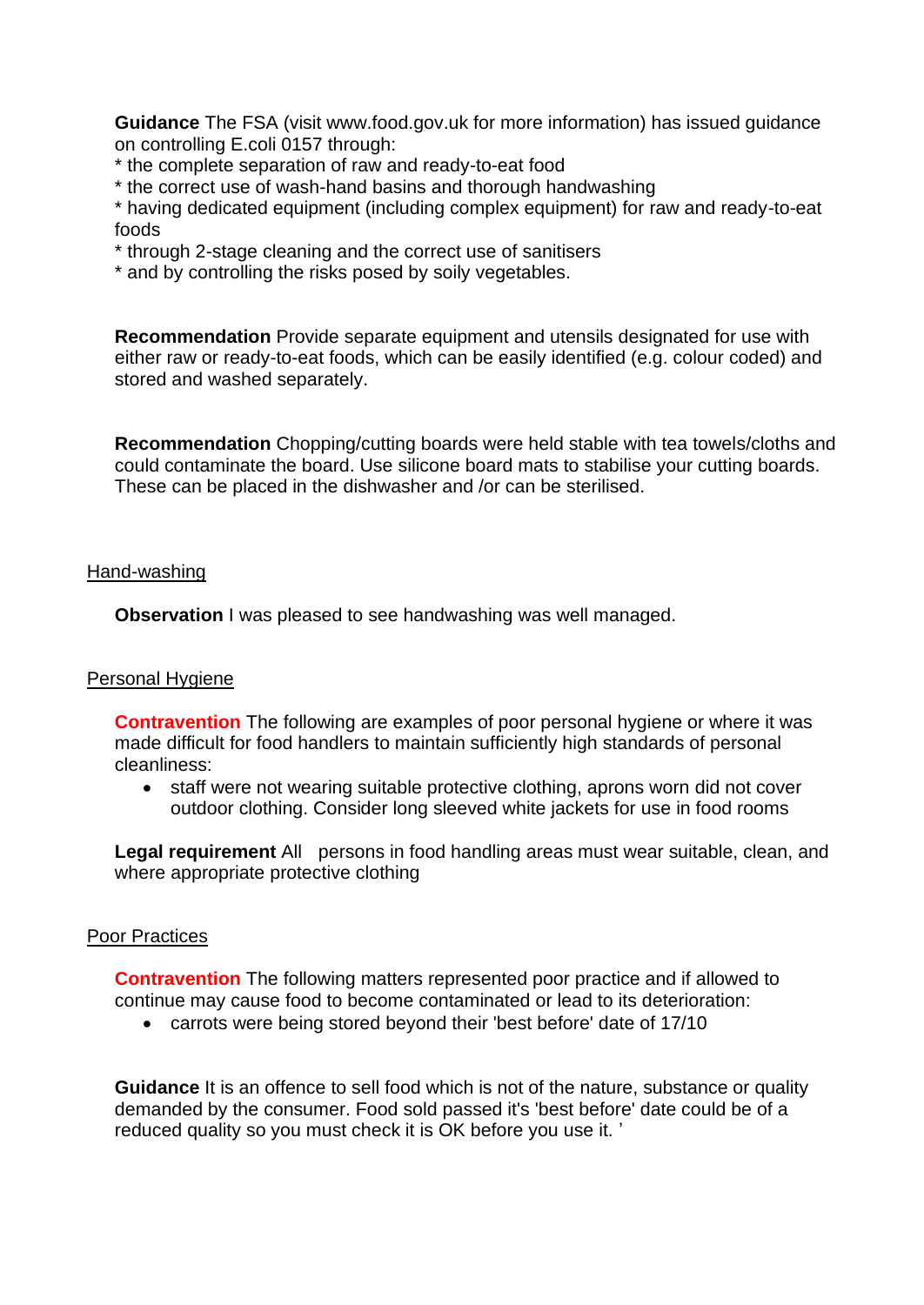# **2. Structure and Cleaning**

 The structure facilities and standard of cleaning and maintenance are all of a good standard and only minor repairs and/or improvements are required. Pest control and waste disposal provisions are adequate. The minor contraventions require your attention. **(Score 5)** 

# Cleaning of Structure

**Contravention** The following items were dirty and require more frequent and thorough cleaning:

- flooring around equipment feet
- behind and under equipment
- pipework to sinks
- washing up sink was badly scaled

 **Observation** The kitchen had been well maintained and the standard of cleaning was good.

### Cleaning of Equipment and Food Contact Surfaces

**Contravention** The following items are dirty and must be cleaned::

- food storage containers
- wheels to oven
- interior to microwave

# Cleaning Chemicals / Materials / Equipment and Methods

 **Guidance** Even when using a surface sanitiser you should be following the 'two-stage' cleaning method. Apply the sanitiser once to remove visible dirt and food debris and then a second time to ensure effective disinfection. Make sure you follow the correct contact time for the product.

**Observation** I was pleased to see that the premises was kept clean and that your cleaning materials, methods and equipment were able to minimise the spread of harmful bacteria between surfaces.

#### Maintenance

**Contravention** The following had not been suitably maintained and must be repaired or replaced::

- worn and/or peeling paint
- split seals to Polar fridge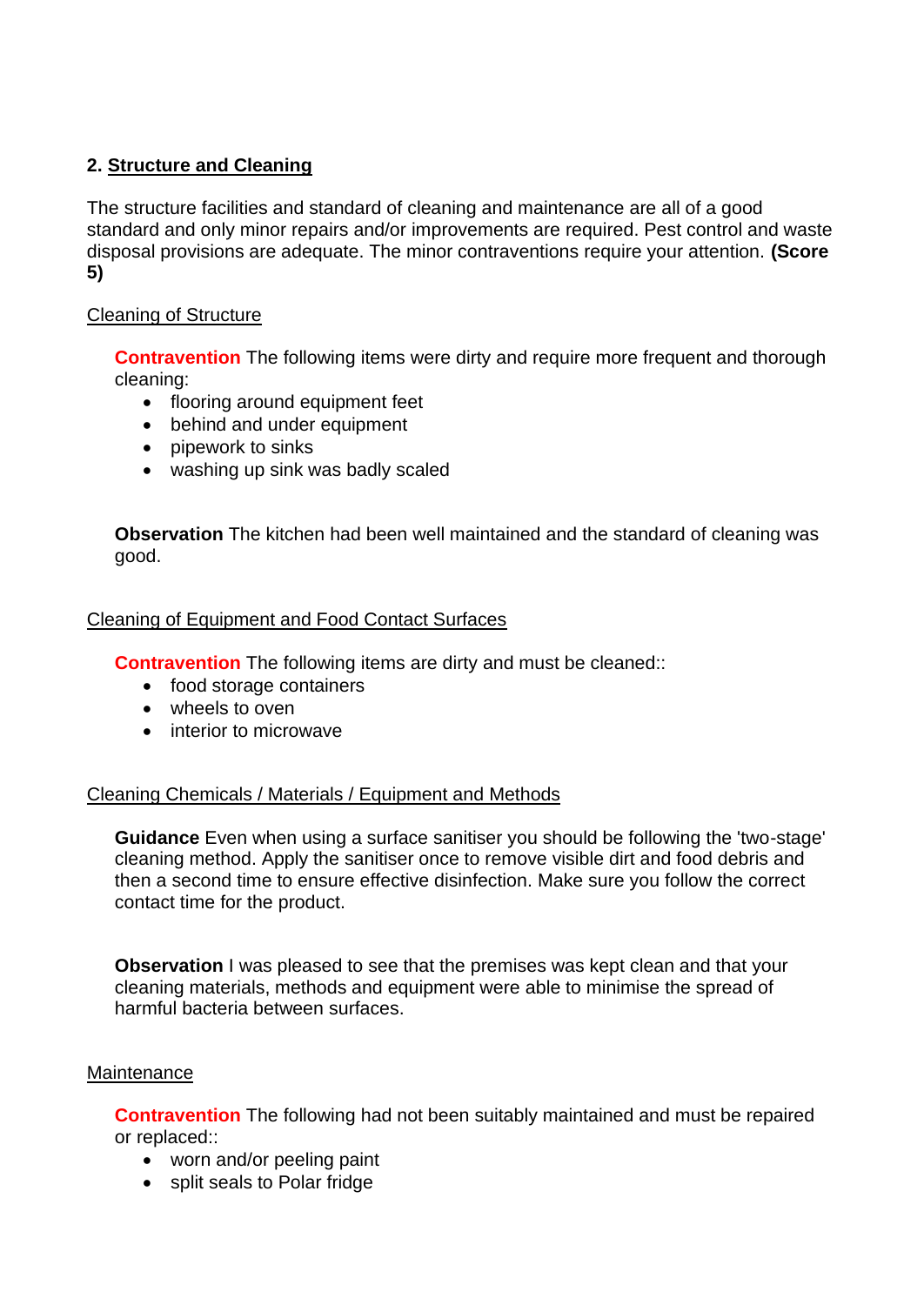• interior to microwave

# Facilities and Structural provision

 **Observation** I was pleased to see the premises had been well maintained and that adequate facilities had been provided.

# **3. Confidence in Management**

 There are generally satisfactory food safety controls in place although there is evidence of some non-compliance with the law. The contraventions require your attention; although not critical to food safety they may become so if not addressed. **(Score 10)** 

# Type of Food Safety Management System Required

 demonstrate effective control over food spoilage organisms. **Observation** You were date labelling perishable foods appropriately and could

**Observation** You had colour-coded equipment and effective separation between raw and ready-to-eat food at all stages in your operation.

**Observation** You were monitoring (and recording) the temperatures of your fridges and freezers as well as the temperature of cooked/hot-held food and could demonstrate effective systems for controlling bacterial growth and survival.

# Food Hazard Identification and Control

**Contravention** You have not identified these food hazards or the methods of control at critical points in your operation:

• cross-contamination

 intended to show you have identified the hazards to food and what you must do to **Contravention** The Safe Methods in your Safer Food Better Business (SFBB) pack are control them. The following Safe Methods were either missing from your SFBB pack or had not been completed appropriately:

- cleaning schedule
- contacts list

# Proving Your Arrangements are Working Well

**Contravention** You are not working to the following safe methods in your SFBB pack: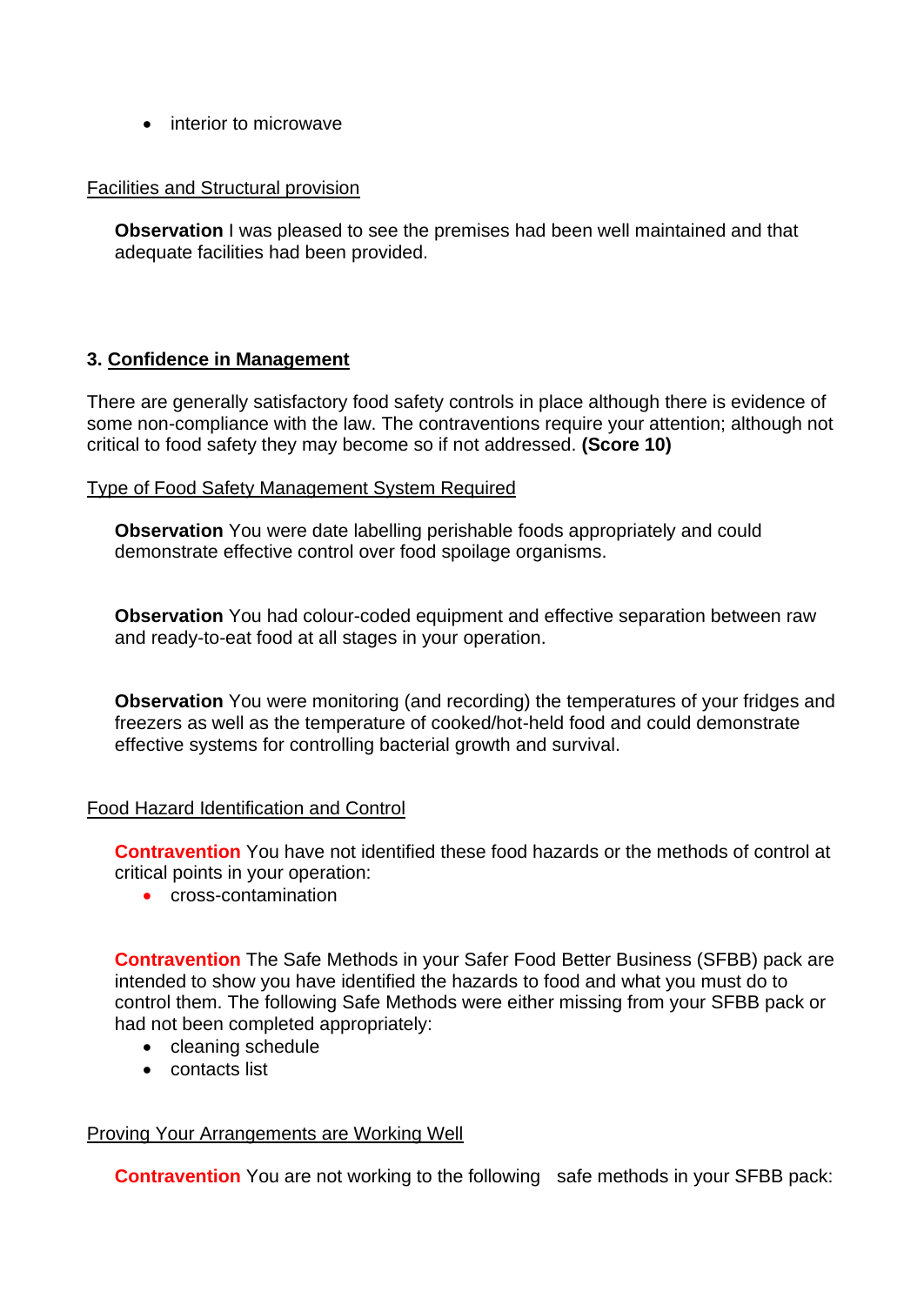• cloths/cross contamination

### **Traceability**

**Observation** Your records were such that food could easily be traced back to its supplier.

#### Waste Food and other Refuse

 **Observation** You had measures in place to dispose of waste food appropriately and were employing the services of an approved waste contractor.

# **Training**

**Recommendation** A Level 2 Award in Food Safety in Catering or its equivalent (a 6-hour course leading to the award of a recognised certificate in food hygiene) would be appropriate for your food handlers. Booking details for the equivalent CIEH course are on our website:<www.norwich.gov.uk>

**Recommendation** Catering staff should refresh their food hygiene knowledge every 3 years so that they stay up to date with current legislation and good practice. Booking details for this course are on our website:<www.norwich.gov.uk>

#### Infection Control / Sickness / Exclusion Policy

**Guidance** Public Health England recommends that food handlers known or suspected to be suffering from a food-borne infection or gastrointestinal illness stay away from work until symptom-free for 48 hours.

#### **Allergens**

**Contravention** You are failing to manage allergens properly::

• you have not identified the allergens present in the food you prepare

 **Legal Requirement** Caterers must provide allergy information on all unpackaged food they sell. Catering businesses include restaurants, takeaways, deli counters, bakeries causing ingredients on their pre-packed foods. You can obtain more information from the Trading Standards website<www.norfolk.gov.uk/abc> and sandwich bars etc. The potential for cross-contamination by allergens must also be made known to consumers. In addition food manufacturers must now label allergy

**Information** The 14 allergens are: